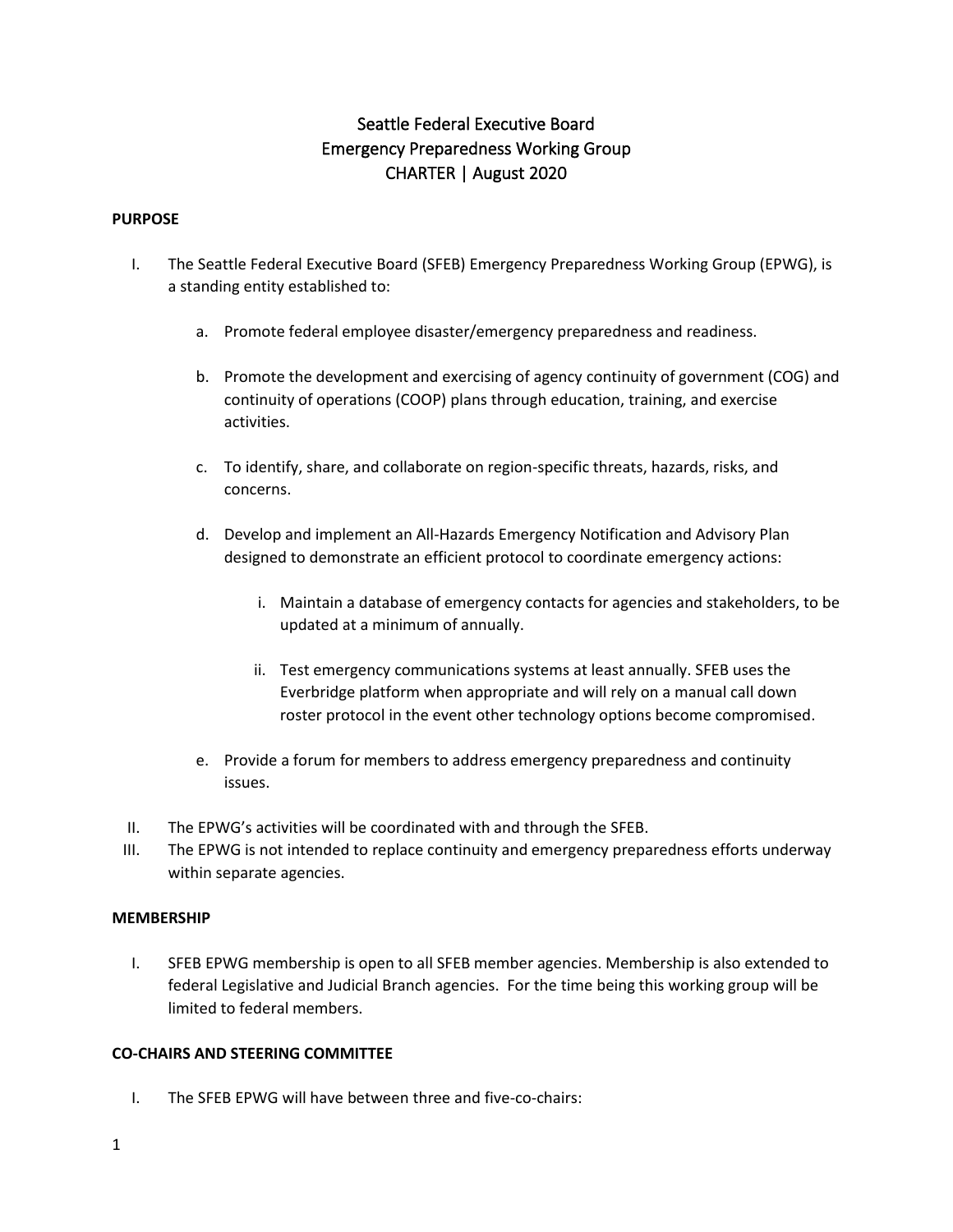- a. The SFEB Executive Director will serve as permanent chair, with 2-4 voluntary co-chairs from agencies with an interest in emergency preparedness. Chairs will be nominated by themselves or by their agency leadership, with supervisory concurrence.
- b. The SFEB will be responsible for finding times and methods to meet. Remote meeting technology will be used as a default.
- c. All co-chairs, along with other SFEB EPWG volunteers, will actively participate in planning, organizing, and conducting an annual emergency preparedness event (training or exercise).
- II. The EPWG will have a Steering Committee comprised of federal program planners and coordinators that support emergency preparedness, response, and continuity efforts from the representatives of the membership-at-large. The steering committee will work with the cochairs to set the goals for each EPWG meeting and if necessary, to set up sub-committees to address various issues that arise in the greater Seattle area and/or the Pacific Region (Region X). Steering committee members will be nominated by peers or they may self-nominate.

# **MEETINGS**

- I. The SFEB EPWG will meet on a regular basis as determined by the steering committee: bimonthly or at least quarterly. Any member may make a request through the steering committee for a special meeting of the group.
	- a. Co-chairs and Steering Committee Members are expected to attend all meetings and conference calls.
	- b. If a member and/or designated alternate is not available, they should notify the SFEB Executive Director or a co-chair prior to the meeting.
	- c. At the beginning of each meeting, a scribe will be designated and the minutes will be emailed to all members within one week. The minutes will be approved at the following meeting. Co-chairs will be prepared to take notes and distribute afterwards if committee members are not available.
- II. Regular meetings, at a minimum, each year will include:
	- a. Two (2) business meetings with an educational component presenter to be determined by the steering committee;
	- b. One (1) business meeting per year in which the Charter is reviewed and approved, and annual planning occurs; and